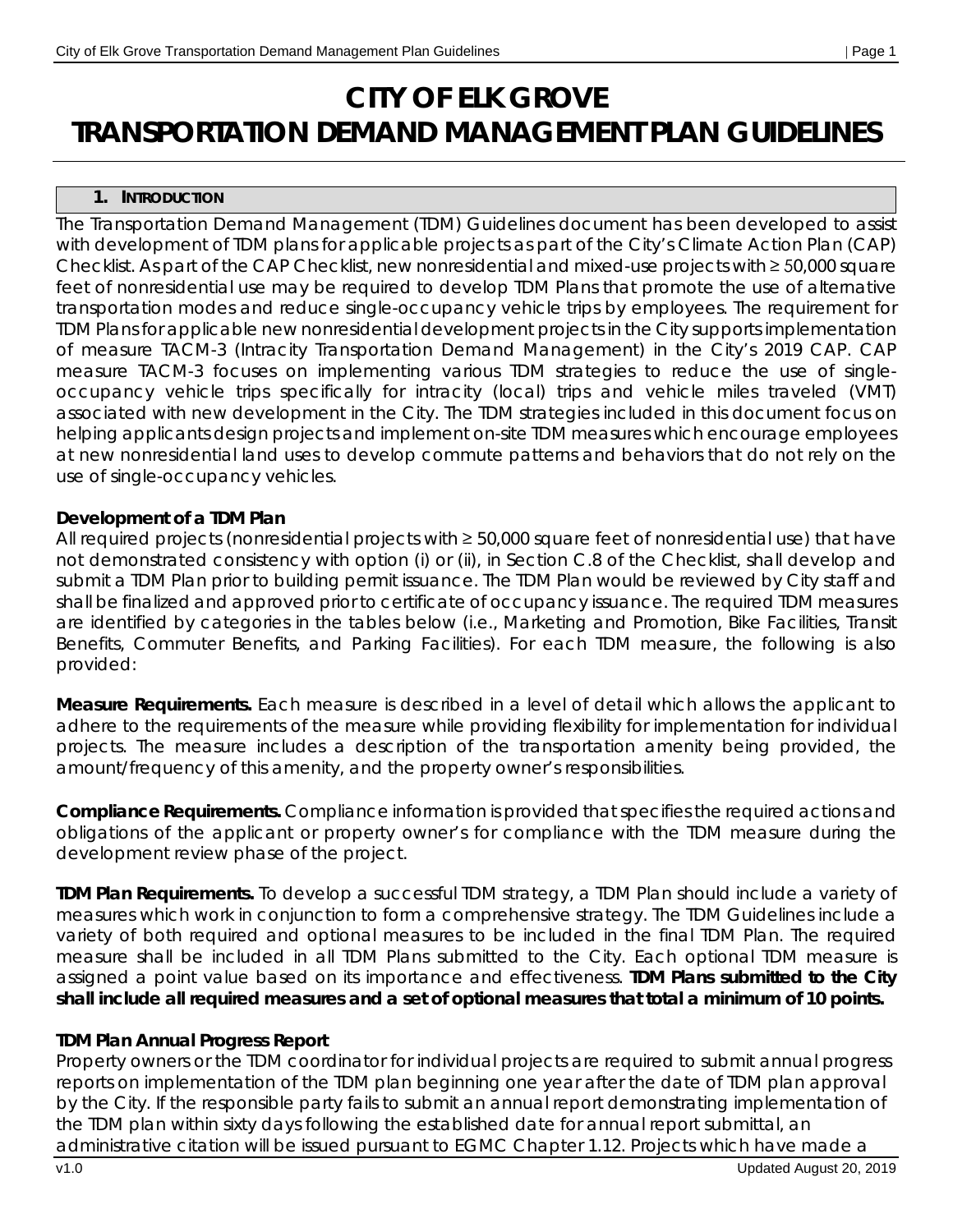good faith effort to carry out the provisions of the plan as determined by the TDM administrator and/or have achieved significant VMT reductions shall be recognized for their accomplishments by the City.

The required items to be included in the Annual Progress Report are:

- 1. Contact information of TDM coordinator
- 2. Sample of marketing materials provided to new employees about the TDM program
- 3. Number of employees participating in each TDM measure offered to employees
- 4. Commute mode share of employees at the project site
- 5. Other information demonstrating implementation of specific TDM measures

Provided below are existing resources in the Sacramento region that should be considered for inclusion in the TDM plan.

- The [Sac Region 511 website](https://sacregion511.org/#/) provides useful information on commute choices, ride matching and carpooling services, and commuter incentives.
- The [Sacramento Transportation Management Association](http://www.sacramento-tma.org/index.html) (TMA) website provides information on options, incentives to try them, and programs to support your choice to change the way you get to work.
- The TDM Program [at the Sacramento Area Council of Governments \(SACOG\)](https://www.sacog.org/transportation-demand-management-0) has launched several **competitive grants** and is currently re-designing its program to include pots of traditional, innovative, and performance measurement activities.
- SACOG has developed a [May is Bike Month online tool kit,](https://www.sacog.org/MIBM-toolkit) which includes logos, draft social media posts, newsletter text, and other resources to get the word out.

The following resources should be considered in developing and implementing the TDM plan.

- [Travel Demand Management](http://www.ops.fhwa.dot.gov/tdm/) resources provided by the U.S. Department of Transportation, Federal Highway Administration
- [Online TDM Encyclopedia](https://www.vtpi.org/tdm/) developed by the Transport Policy Institute is a comprehensive, upto-date resource on transportation demand management strategies, including information on TDM planning, implementation and evaluation
- Mobility Lab provides various [TDM planning resources](https://mobilitylab.org/about-us/what-is-tdm/) for plan development and implementation.
- The [Association for Commuter Transportation,](http://actweb.org/) (ACT), is an international association and leading advocate for commuter transportation and transportation demand management and provides various resources on their website.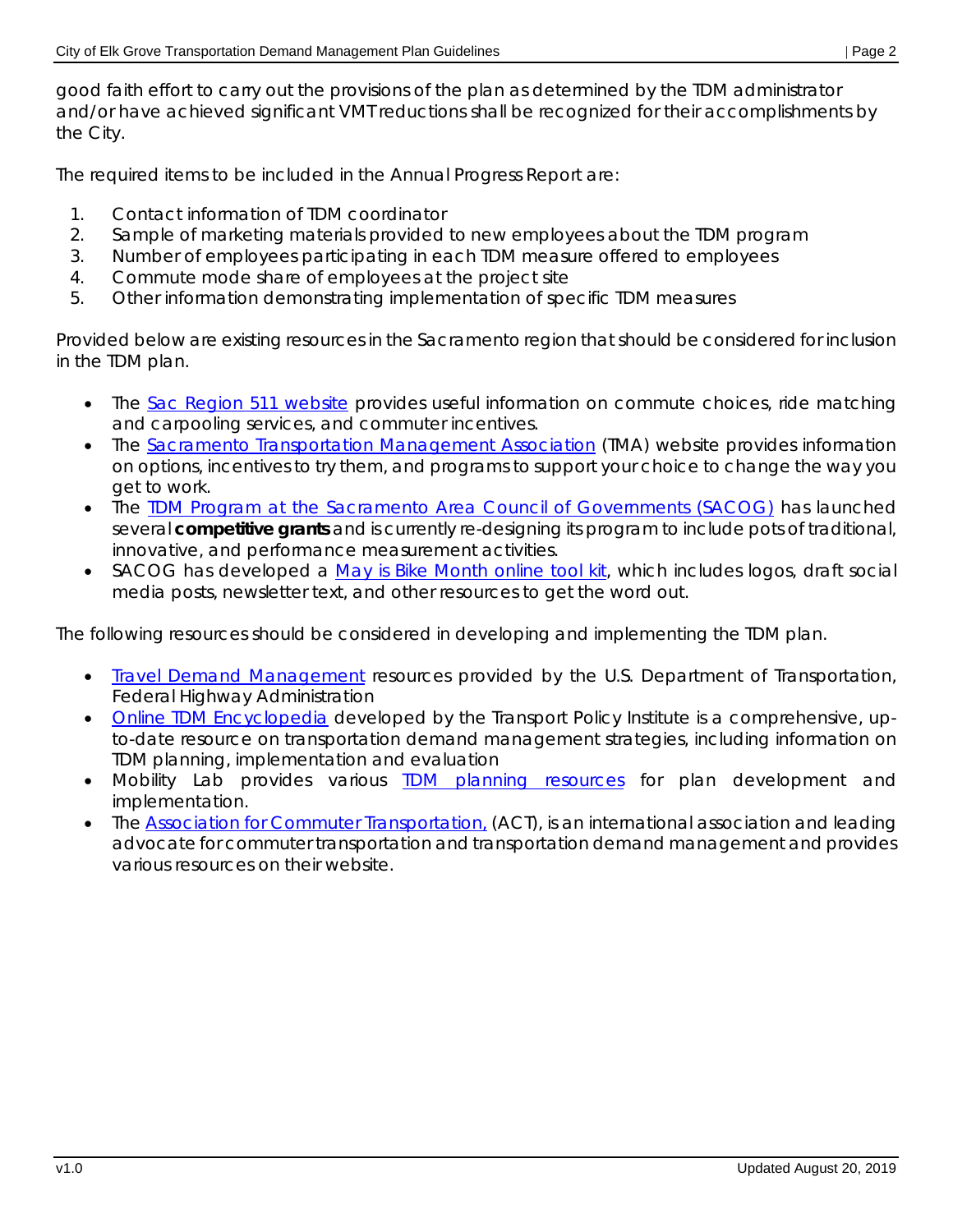## 1. **MARKETING AND PROMOTION**

This measure category focuses on ensuring that employees are informed of the TDM Plan being implemented and understand all the available transportation amenities, services, and/or incentives.

| <b>TDM MEASURE</b>                      | <b>MEASURE REQUIREMENTS</b>                                                                                                                                                                                                                                                                                                                                                                                                                                                                                                                                                                                                                                                                                                                                                                                                                                                                                                                                                                                                                                                                                                                                                                                        | <b>COMPLIANCE REQUIREMENTS</b>                                                                                                                                                                                                                                                                                                                                                                                        | <b>MEASURE</b><br><b>POINTS</b> |
|-----------------------------------------|--------------------------------------------------------------------------------------------------------------------------------------------------------------------------------------------------------------------------------------------------------------------------------------------------------------------------------------------------------------------------------------------------------------------------------------------------------------------------------------------------------------------------------------------------------------------------------------------------------------------------------------------------------------------------------------------------------------------------------------------------------------------------------------------------------------------------------------------------------------------------------------------------------------------------------------------------------------------------------------------------------------------------------------------------------------------------------------------------------------------------------------------------------------------------------------------------------------------|-----------------------------------------------------------------------------------------------------------------------------------------------------------------------------------------------------------------------------------------------------------------------------------------------------------------------------------------------------------------------------------------------------------------------|---------------------------------|
| Transportation<br>Marketing<br>Services | The building owner, in coordination with the building tenants, shall<br>administer a comprehensive marketing and communication campaign<br>which provides all tenants and employees at the project site with<br>information about available transportation amenities, services, and/or<br>incentives. Marketing services shall be provided by a TDM coordinator<br>or a communications professional.<br>Marketing services shall include, at a minimum, the following activities:<br>Promotions. The TDM coordinator or communications<br>professional shall develop and deploy promotions to<br>encourage the use of sustainable transportation modes.<br>Marketing materials may include targeted messaging,<br>communications campaigns, incentives (e.g., subsidized transit<br>passes, employee parking cash out options), contests, and<br>other creative strategies for existing and new employees.<br>Welcome Packets. New employees at the project site shall be<br>provided with marketing information about the available<br>transportation amenities, services, and/or incentives. For<br>employees, the packet shall reflect options for major commute<br>origins and offer one-on-one consultations. | The applicant or property owner shall<br>provide the contact information for the<br>provider of TDM marketing services, a<br>description of qualifications, and a sample<br>TDM Plan. City staff shall contact the<br>designated provider and/or review the plan<br>to verify that the applicant or property<br>owner is prepared to offer marketing services<br>in the time frame specified for project<br>approval. | Required<br>Measure             |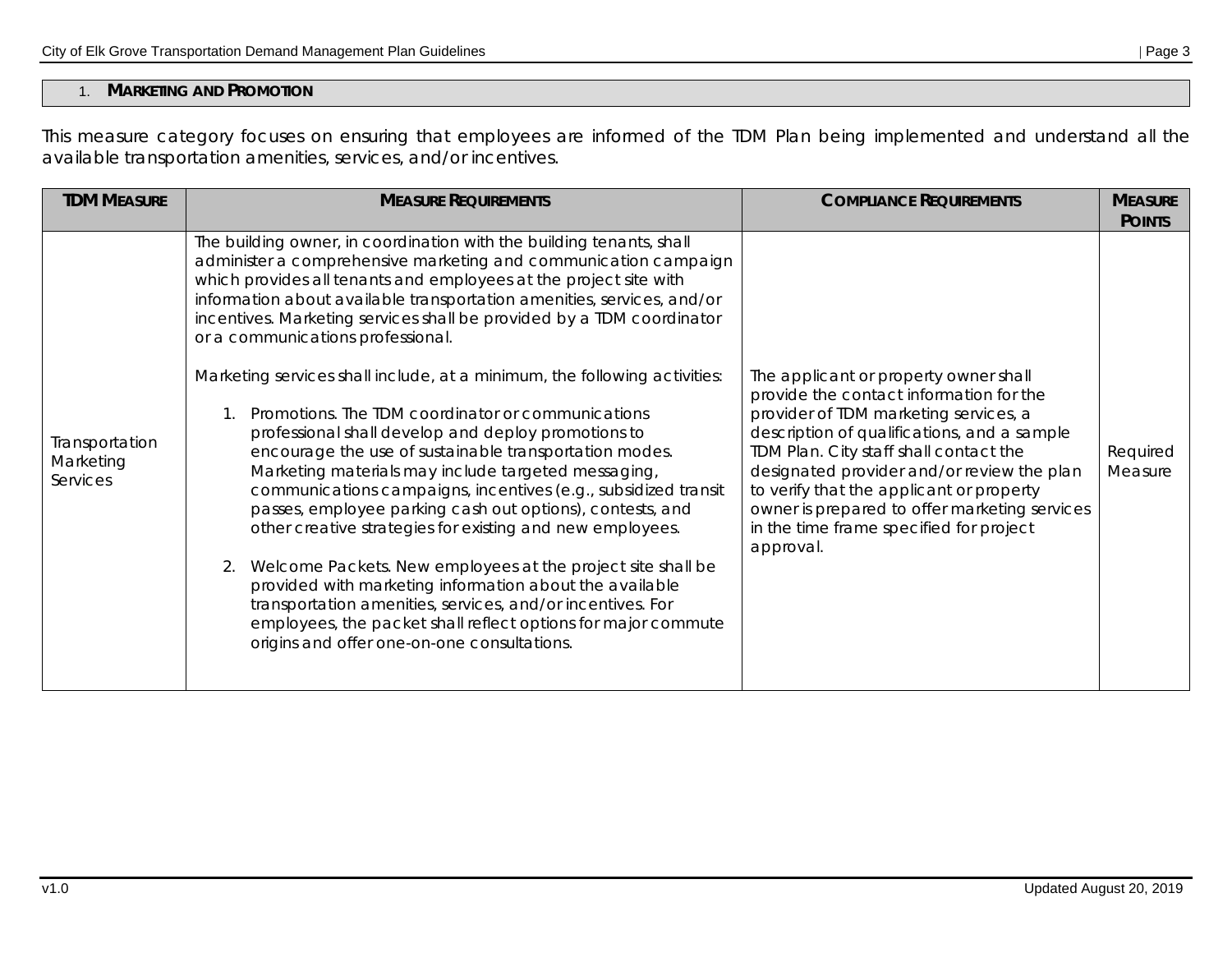## **2. BIKE FACILITIES**

This measure category encourages employees to use active modes of transportation to commute to and from work by providing convenient on-site amenities tailored to bike commuters.

| <b>TDM MEASURE</b>                           | <b>MEASURE REQUIREMENTS</b>                                                                                                                                                                                                                                                                                                                                                                                                                                                                                                                                                                                       | <b>COMPLIANCE REQUIREMENTS</b>                                                                                                                                                                                                                                                                                     | <b>MEASURE</b><br><b>POINTS</b> |
|----------------------------------------------|-------------------------------------------------------------------------------------------------------------------------------------------------------------------------------------------------------------------------------------------------------------------------------------------------------------------------------------------------------------------------------------------------------------------------------------------------------------------------------------------------------------------------------------------------------------------------------------------------------------------|--------------------------------------------------------------------------------------------------------------------------------------------------------------------------------------------------------------------------------------------------------------------------------------------------------------------|---------------------------------|
| Short-Term<br><b>Bicycle Parking</b>         | For new office buildings, provide secure bicycle parking for five percent of<br>the vehicular parking spaces being added, with a minimum of one space.<br>Acceptable parking facilities shall be conveniently located near the<br>building entrance and meet the requirements in 23.58.090 (D)(1) of the Elk<br>Grove Municipal Code.                                                                                                                                                                                                                                                                             | The applicant or property owner shall<br>submit plans during the development<br>review stage that identify the location<br>and number of short-term bicycle parking<br>spaces.                                                                                                                                     | -1                              |
| Long-Term<br><b>Bicycle Parking</b>          | For new office buildings, provide secure bicycle parking for five percent of<br>the vehicular parking spaces being added, with a minimum of one space.<br>Acceptable parking facilities shall be conveniently located near the<br>building entrance and shall meet one of the following:<br>1. Covered, lockable enclosures with permanently anchored racks for<br>bicycles;<br>2. Lockable bicycle rooms with permanently anchored racks; or<br>Lockable, permanently anchored bicycle lockers.<br>3.                                                                                                            | The applicant or property owner shall<br>submit plans during the development<br>review stage that identify the location<br>and number of long-term bicycle parking<br>spaces.                                                                                                                                      | $\mathcal{P}$                   |
| Improved<br>Access to Bike<br><b>Network</b> | The project shall design features which improve pedestrian and bicycle<br>connectivity consistent with the City's Bicycle, Pedestrian, and Trails Master<br>Plan and related planning efforts. The applicant shall provide pathways that<br>are a minimum of 10 feet in width that allow pedestrians and cyclists to<br>connect from adjacent roadways, bike lanes and sidewalks to the main<br>entrance of a building(s). Applicants shall demonstrate, as part of the site<br>design plans, that the proposed project includes pedestrian and bicycle<br>infrastructure and connections to existing facilities. | The applicant or property owner shall<br>submit plans during the development<br>review stage that identify improved<br>access to the City's bike network in the<br>site designs.                                                                                                                                   |                                 |
| Showers and<br>Locker Rooms                  | For new office buildings, projects shall provide at least one shower and six<br>clothes lockers for every 30 Bicycle Parking spaces, but no fewer than one<br>shower and six clothes lockers.                                                                                                                                                                                                                                                                                                                                                                                                                     | The applicant or property owner shall<br>submit plans during the development<br>review stage that identify the location<br>and number of showers and clothes<br>lockers. City staff shall review the<br>proposed plan to ensure that the<br>included showers and clothes lockers<br>meet the measure requirements. | 3                               |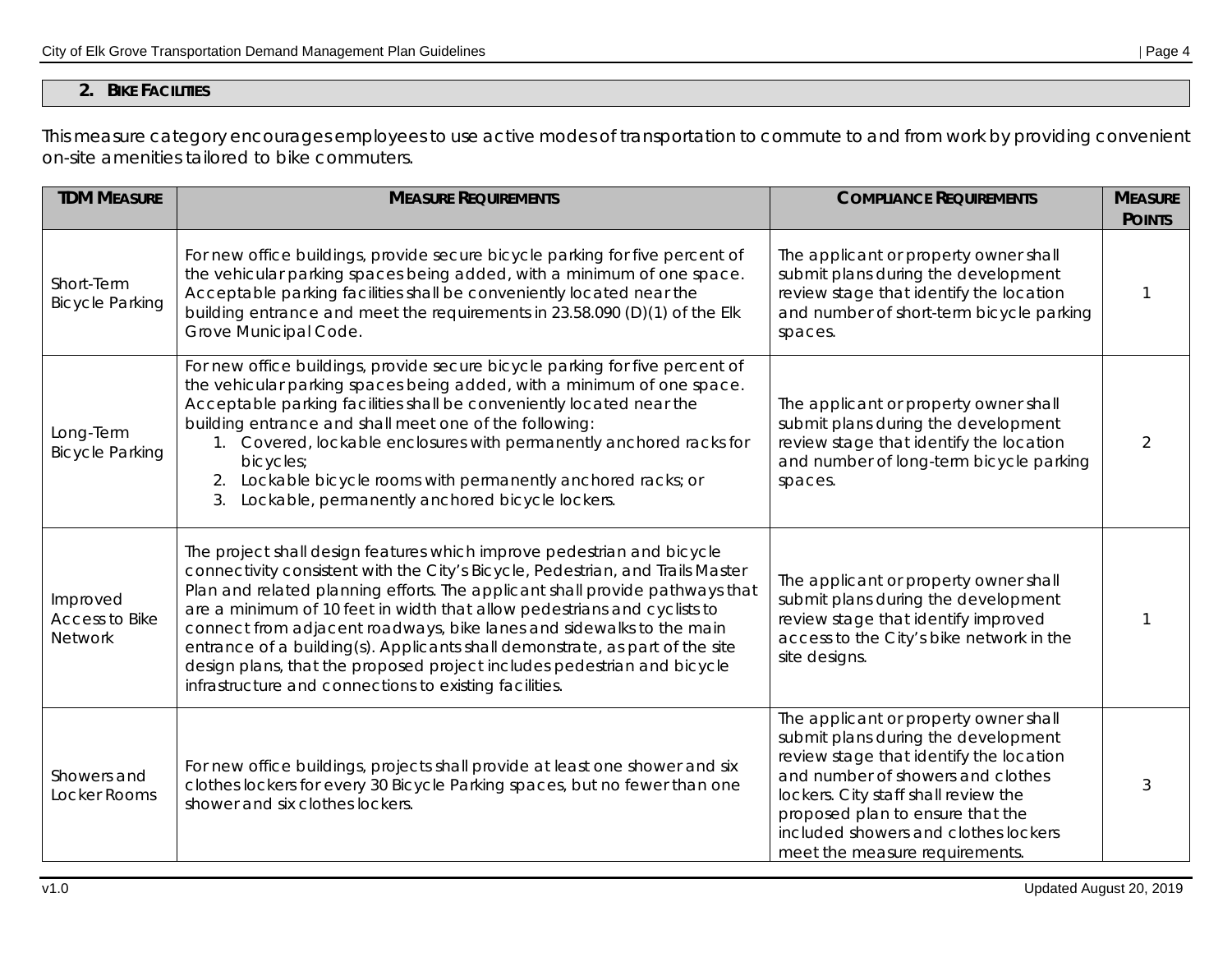## **3. ON-SITE AMENITIES**

This measure category provides a set of on-site design features and amenities that assist employees in reducing single-occupancy vehicle trips during the workday.

| <b>TDM MFASURF</b> | <b>MEASURE REQUIREMENTS</b>                                                                                                                                              | <b>COMPLIANCE REQUIREMENTS</b>                                                                                                                                                                                                                                                    | <b>MEASURE</b><br><b>POINTS</b> |
|--------------------|--------------------------------------------------------------------------------------------------------------------------------------------------------------------------|-----------------------------------------------------------------------------------------------------------------------------------------------------------------------------------------------------------------------------------------------------------------------------------|---------------------------------|
| On-Site Cafe       | For new office buildings, projects shall provide an on-site café with full coffee<br>and lunch menu services to help reduce coffee break and lunchtime vehicle<br>trips. | The applicant or property owner<br>shall submit information about the<br>potential providers for the on-site<br>cafe and a description of the<br>services that would be offered at<br>the project site. Information shall be<br>submitted during the development<br>review stage. |                                 |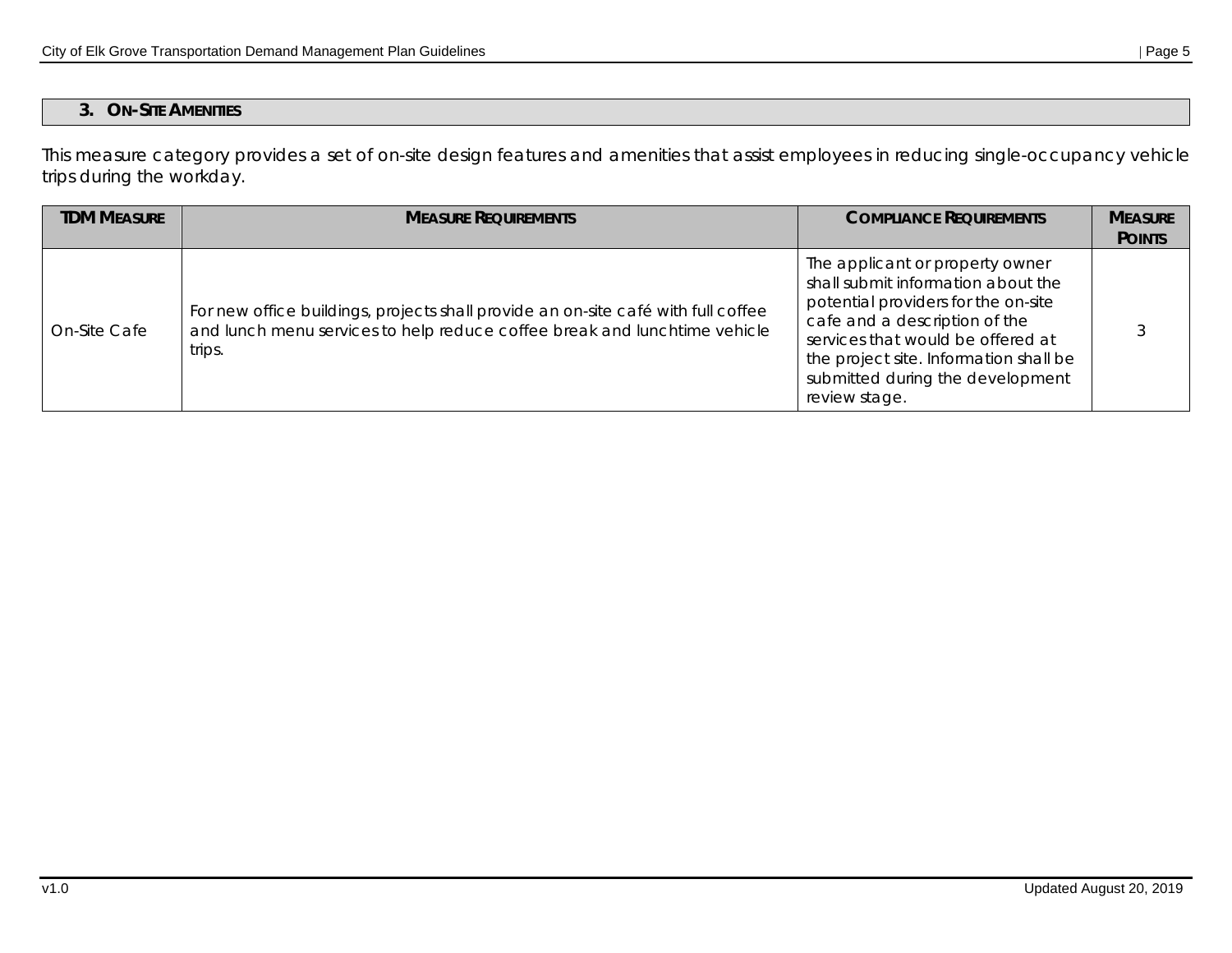This measure category incentivizes employees that use transit as their primary commute mode. Transit measures shall only be included in the TDM Plan if the project site is located within 1/2 miles from a transit stop.

| <b>TDM MEASURE</b>                  | <b>MEASURE REQUIREMENTS</b>                                                                                                                                                                                                                                                                            |                                                                                                                                                                                                                                                                                                                                       | <b>MEASURE</b> |
|-------------------------------------|--------------------------------------------------------------------------------------------------------------------------------------------------------------------------------------------------------------------------------------------------------------------------------------------------------|---------------------------------------------------------------------------------------------------------------------------------------------------------------------------------------------------------------------------------------------------------------------------------------------------------------------------------------|----------------|
|                                     |                                                                                                                                                                                                                                                                                                        |                                                                                                                                                                                                                                                                                                                                       | <b>POINTS</b>  |
| Subsidized<br><b>Transit Passes</b> | Provide free or subsidized monthly transit passes for on-site employees. Transit<br>pass subsidies shall provide a minimum of \$50 of monthly transit costs per<br>employee. Publicize the availability of free or subsidized transit passes to<br>employees through the new employee welcome package. | The applicant or property owner shall<br>provide information on the method in<br>which employees would be<br>reimbursed or compensated for<br>monthly transit costs and how this<br>process would be managed for<br>building tenants. This information will<br>be verified by City staff before<br>certificate of occupancy issuance. |                |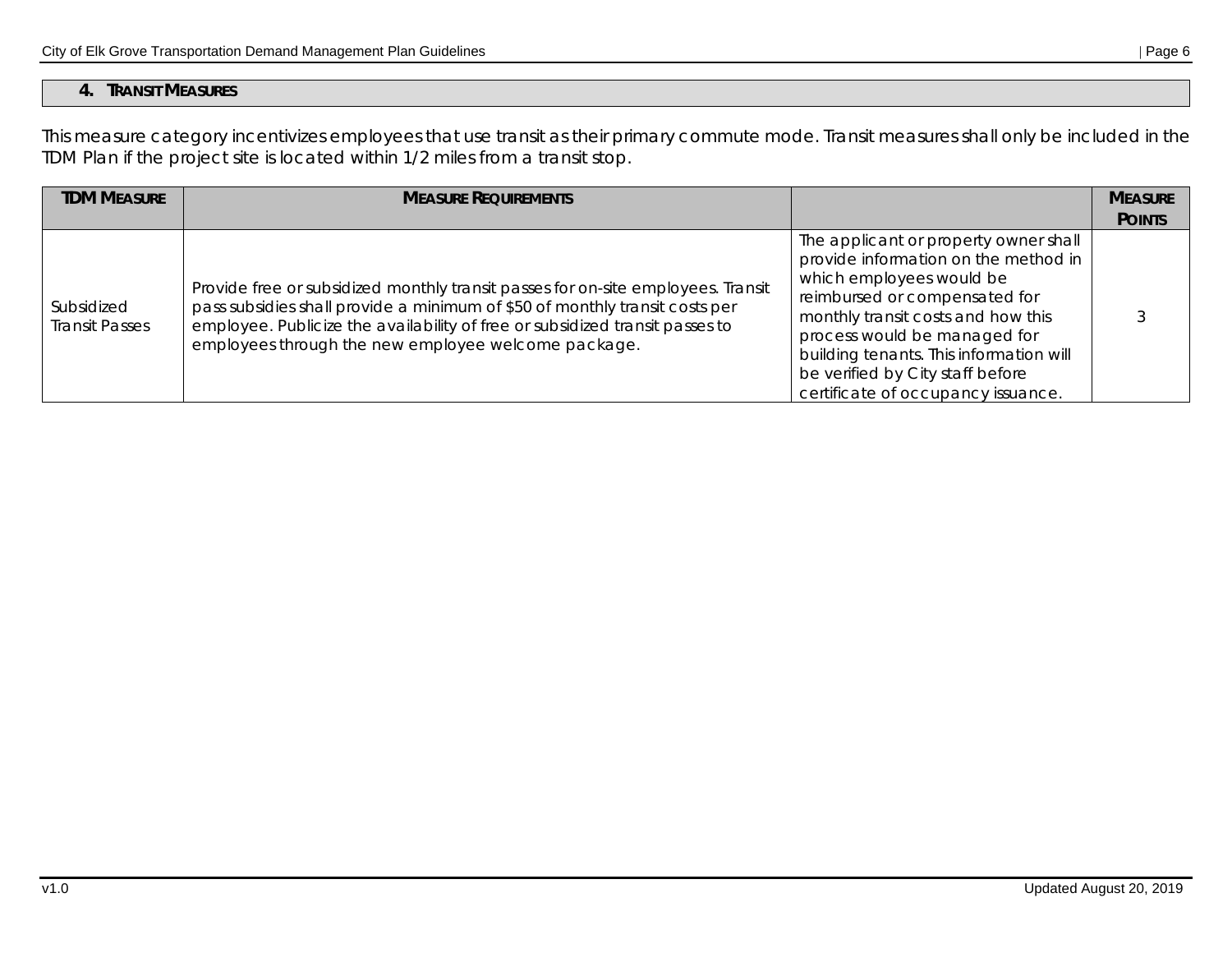# **5. COMMUTER BENEFITS**

This measure category provides a set of commuter services and incentives that encourage employees to commute using modes other than single-occupancy vehicles.

| <b>TDM MEASURE</b>    | <b>MEASURE REQUIREMENTS</b>                                                                                                                                                                                                                                                                                                                                                                               |                                                                                                                                                                                                                                                                                                                                                            | <b>MEASURE</b><br><b>POINTS</b> |
|-----------------------|-----------------------------------------------------------------------------------------------------------------------------------------------------------------------------------------------------------------------------------------------------------------------------------------------------------------------------------------------------------------------------------------------------------|------------------------------------------------------------------------------------------------------------------------------------------------------------------------------------------------------------------------------------------------------------------------------------------------------------------------------------------------------------|---------------------------------|
| Vanpool<br>Program    | The property owner shall implement an employer or building manager-<br>sponsored vanpool program. The vanpool program would provide service<br>between the project site and general locations where vanpool users live. The<br>property owner shall purchase or lease vans for employee use and pay for<br>mileage and maintenance of the vehicles. See Sac Region 511 website for<br>vanpool incentives. | The applicant or property owner shall<br>provide information on the method in<br>which employees would be<br>reimbursed or compensated for<br>monthly vanpool costs and how this<br>process would be managed for<br>building tenants. This information will<br>be verified by City staff before<br>certificate of occupancy issuance.                      | Δ                               |
| Carpooling<br>Program | Promote and provide discounts for employees who use rideshare services<br>such as Waze Carpool, UberPOOL, and LyftLine                                                                                                                                                                                                                                                                                    | The applicant or property owner shall<br>provide information on the method in<br>which employees would be<br>reimbursed or compensated for<br>discounts when using rideshare<br>services and how this process would<br>be managed for building tenants.<br>This information will be verified by City<br>staff before certificate of occupancy<br>issuance. | 3                               |
| Bikeshare<br>Program  | Promote and provide discounts for employees who use bike or scooter share<br>services, such as Gotcha, JUMP, SPIN, Lime, or other such services. Provide<br>docks or other designated parking/storage area for the service on-site.                                                                                                                                                                       | The applicant or property owner shall<br>provide information on the method in<br>which employees would be<br>reimbursed or compensated for<br>discounts when using these services<br>and how this process would be<br>managed for building tenants. This<br>information will be verified by City<br>staff before certificate of occupancy<br>issuance.     |                                 |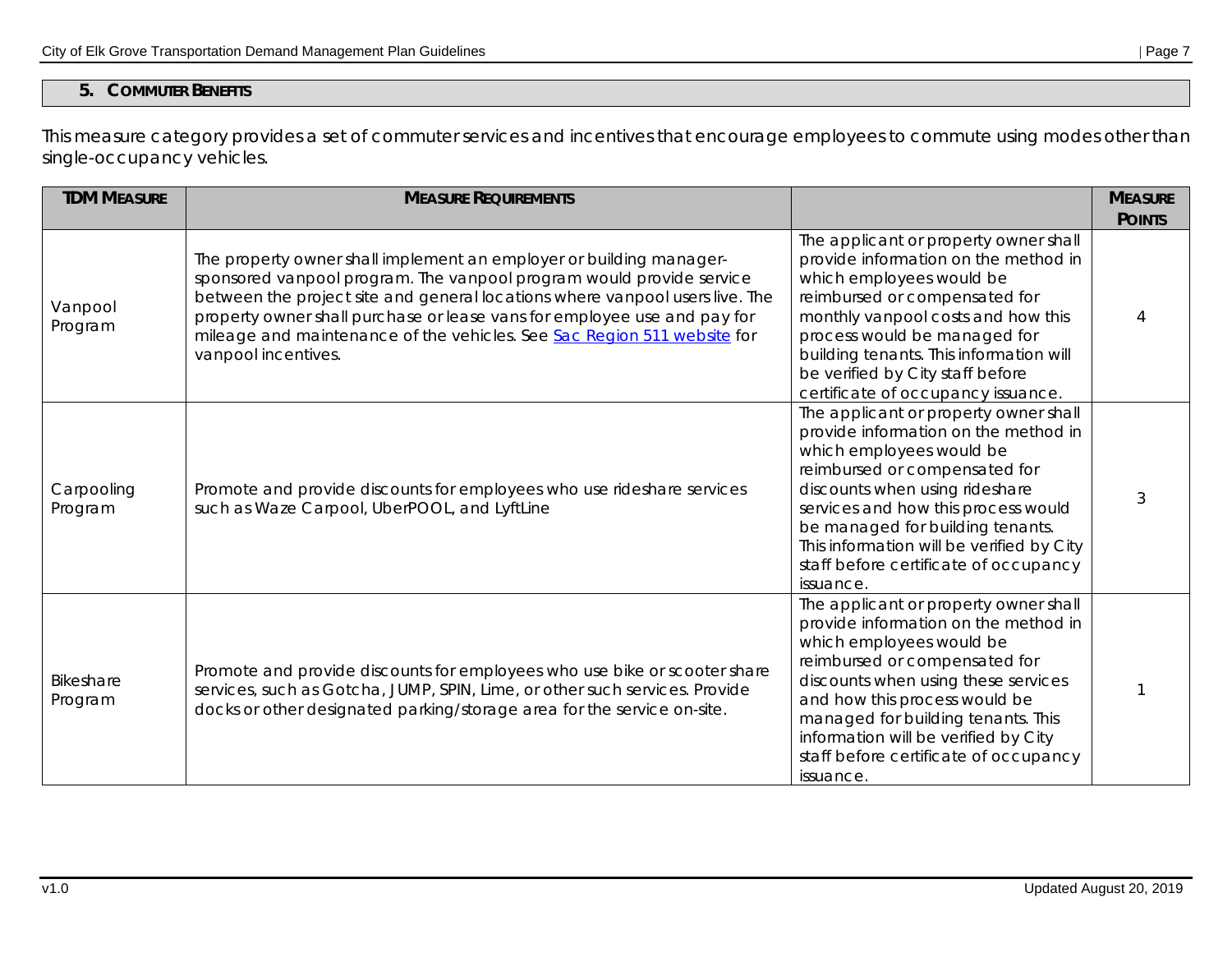| <b>TDM MEASURE</b>            | <b>MEASURE REQUIREMENTS</b>                                                                                                                                                                                                                                                                                                                                                                                                                                                                                                                                                                                                                                                                                                                                                                                                                                                                                                                                                                                                                                                                  |                                                                                                                                                                                                                     | <b>MEASURE</b><br><b>POINTS</b> |
|-------------------------------|----------------------------------------------------------------------------------------------------------------------------------------------------------------------------------------------------------------------------------------------------------------------------------------------------------------------------------------------------------------------------------------------------------------------------------------------------------------------------------------------------------------------------------------------------------------------------------------------------------------------------------------------------------------------------------------------------------------------------------------------------------------------------------------------------------------------------------------------------------------------------------------------------------------------------------------------------------------------------------------------------------------------------------------------------------------------------------------------|---------------------------------------------------------------------------------------------------------------------------------------------------------------------------------------------------------------------|---------------------------------|
| <b>Shuttle Bus</b><br>Service | The applicant shall provide a service plan describing the hours of operation,<br>stop location(s), routes, and headways for the shuttle service. The applicant or<br>property owner shall also submit plans that identify the location and<br>dimensions of potential shuttle stops at the project site and the proposed<br>destination(s) stops. The plans shall identify any other relevant information that<br>may be helpful in understanding potential conflicts at the proposed shuttle<br>stop locations (e.g., proximity to transit stops, crosswalks).                                                                                                                                                                                                                                                                                                                                                                                                                                                                                                                              | The applicant or property owner shall<br>submit a detailed service plan for the<br>shuttle bus service which must be<br>finalized and approved by the City<br>before certificate of occupancy<br>issuance.          | 5                               |
| Guaranteed<br>Ride Home       | The applicant shall submit a service plan describing the services provided by<br>a Guaranteed Ride Home program. See Sacramento TMA for opportunity to<br>participate in an existing program. Participants must pre-register in the<br>program at no additional cost to the employee or employer and are eligible<br>to use the Guaranteed Ride Home program as long as they have used a<br>qualified commute alternative on the day they need assistance.<br>Qualified commute alternatives include carpool, vanpool, shuttles,<br>transit, bicycling, and walking, and commute apps that are<br>specifically for carpooling (such as Scoop and Waze Carpool).<br>Non-qualified commute alternatives include driving alone,<br>2.<br>motorcycles, and Transportation Network Companies/ride-hailing<br>apps (such as Uber or Lyft)<br>Emergency-related side trips - such as picking up a sick child from<br>3.<br>school or getting a prescription filled at a pharmacy - are permitted.<br>Participants can be reimbursed a maximum of six times per calendar<br>year (January-December). | The applicant or property owner shall<br>submit a detailed service plan for the<br>Guaranteed Ride Home program<br>which must be finalized and<br>approved by the City before<br>certificate of occupancy issuance. | 4                               |